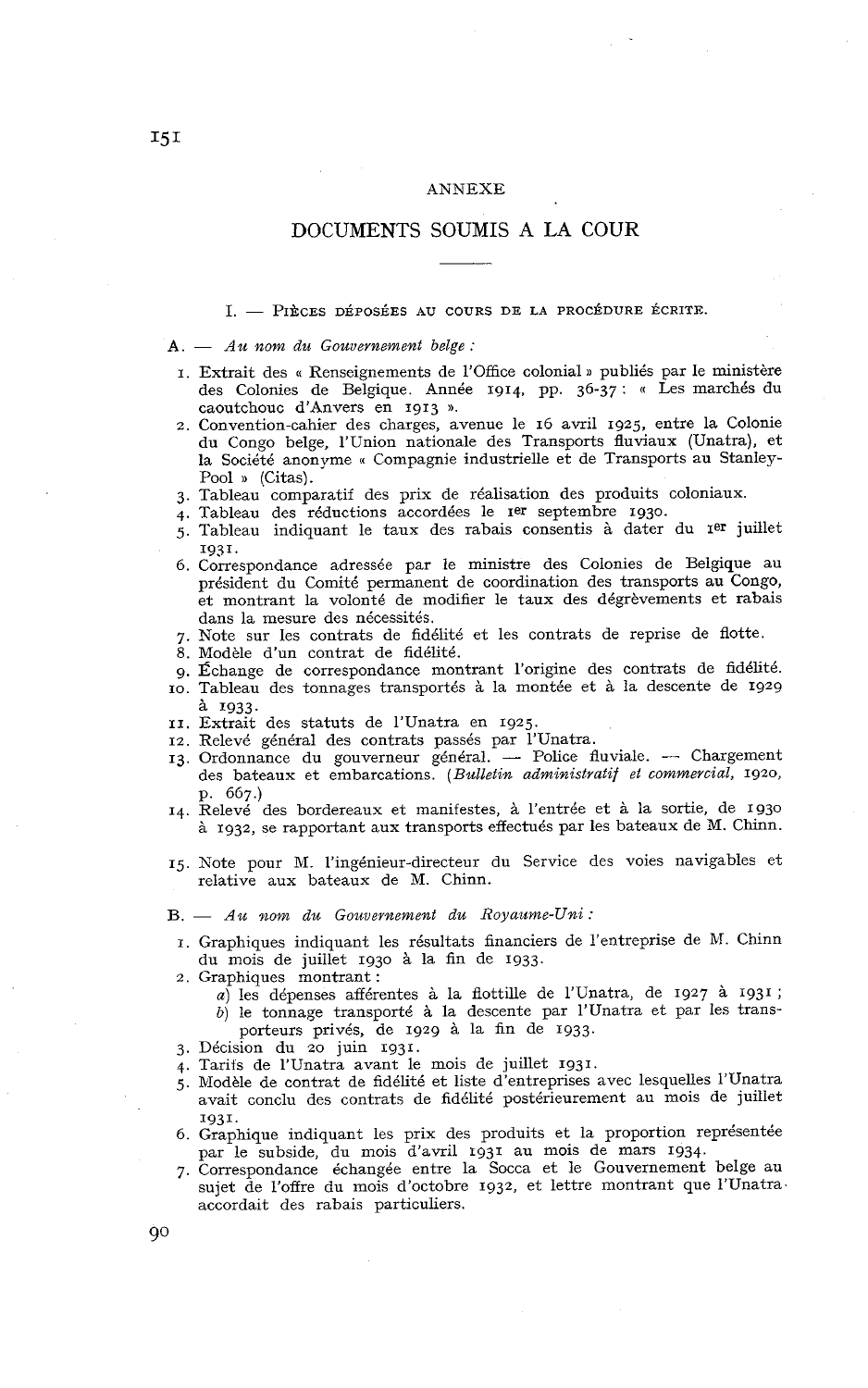## ANNEX.

# DOCUMENTS SUBMITTED TO THE COURT.

## I.-DOCUMENTS FILED IN THE COURSE OF THE WRITTEN PROCEEDINGS.

#### *A.-On behalf of the Belgian Government* :

- 1. Extract from *"Renseignements de 1'OfFce colonial"* published by the Belgian Ministry for the Colonies. Year 1914, pp. 36-37 : "The Rubber Ministry for the Colonies. Year 1914, pp. 36-37:<br>Markets of Antwerp, 1913."
- 2. *Cahier des charges* Agreement, concluded on April 16th, 1925, between the Colony of the Belgian Congo, the *Union nationale des Transports fluviaux* (Unatra), and the Company known as the *Compagnie industrielle et de Transports au Stanley-Pool"* (Citas).
- 3. Comparative table of prices obtained for colonial produce.
- $4.$  Table of reductions granted on September 1st, 1930.
- 5. Table showing the rate of the abatements granted as from July 1st. 1931.
- *6.* Correspondence from the Belgian Minister for the Colonies to the President of the Permanent Committee for the co-ordination of transport services in the Congo, indicating the intention to modify the rate of reductions and abatements in accordance with requirements.
- 7. Note concerning fidelity contracts and contracts for the taking over of fleets.
- 8. Form of fidelity contract.
- 9. Correspondence exchanged showing the origin of the fidelity contracts.
- IO. Table of tonnage transported up and down stream from 1929 to 1933.
- II. Extract from the statutes of Unatra in 1925. 12. General summary of contracts concluded by Unatra.
- 13. Ordinance of the Governor-General.-River police.-Loading of ships
- and other craft. *(Bulletin administratif et commercial,* 1920, p. 667.)
- **14.** Summary of bordereaux and manifests, relating to incoming and outgoing traffic, from 1930 to 1932, in connection with cargoes carried by Mr. Chinn's vessels.
- 15. Note for the Chief Engineer of the Navigable Waterways Service respecting Mr. Chinn's vessels.

*B.-On behalf of the Government of the United Kingdom* :

- I. Graphs showing financial results of Mr. Chinn's business from July 1930 to the end of 1933.
- *2.* Graphs showing :
	- *(a)* expenses in connection .with the Unatra fleet, 1927 to 1931 ;
	- *(b)* tonnage carried down stream by Unatra and by private transporters, 1929 to end of 1933.
- *3.* Decision of June zoth, 1931.
- 4. Unatra charges before July 1931.
- *5.* Form of fidelity contract and list of concerns with which fidelity contracts were made by Unatra subsequently to July 1931.
- 6. Graph showing prices of produce and proportion represented by the subsidy, from April 1931 to March 1934.
- **7.** Correspondence with Socca and the Belgian Government regarding the offer made in October 1932, and letter showing that Unatra allowed special rebates.

90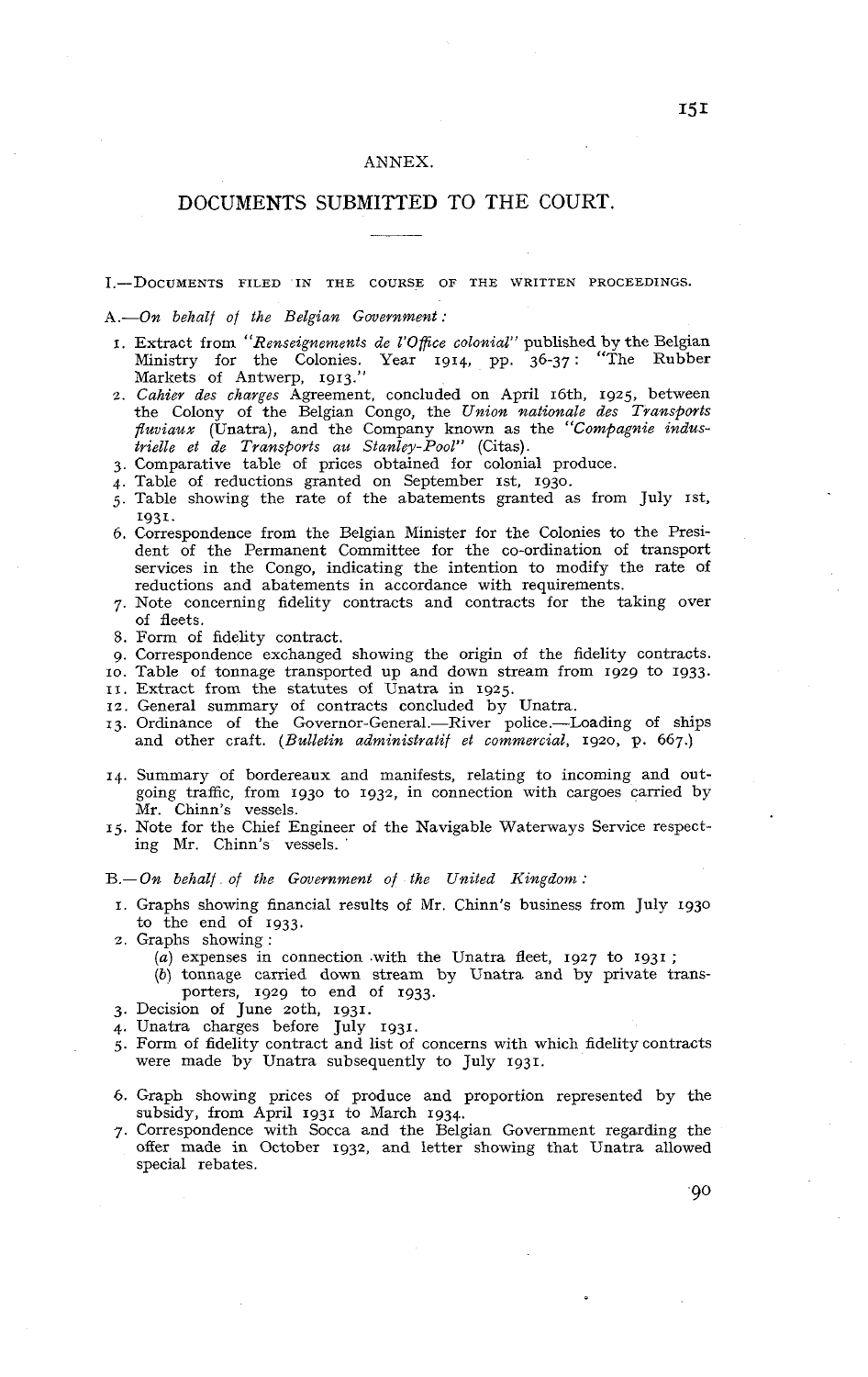8. Convention de Saint-Germain-en-Laye du 10 septembre 1919 (Recueil des Traités, 1919, n<sup>o</sup> 18) (en anglais et en français).

- *g* Correspondance échangée entre le ministre des Colonies de Belgique, la Socca, 1'Unatra et M. Crokaert :
	- *a)* Lettre de la Socca au ministre des Colonies *(3* juin *1932).*
	- *b)* De la même au même *(21* juin *1932).*
	- *c)* Lettre du ministre des Colonies à la Socca *(23* juin *1932).*
	- *d)* Lettre de la Socca au ministre des Colonies *(2* juillet *1932).*
	- e) Lettre de 1'Unatra à M. Crokaert *(22* mai *1933).*
	- f) Lettre de M. Crokaert à la Socca *(7* juin *1933).*
	- *g)* Lettre du ministère des Colonies à M. Crokaert *(26* juin *1933).*

*h)* Lettre de 1'Unatra à M. Crokaert *(13* juillet *1933). IO.* Lettre de l'agent britannique au Greffier *(17* mai *1934).* 

*II.* Lettre de la Socca au ministre des Colonies de Belgique *(26* juin *1931).* 

*12.* Lettre du ministre des Colonies de Belgique à la Socca *(28* juillet *1931).* 

*13.* Arrêt du Tribunal de première instance de Léopoldville *(21* sept. *1932).* 

- *14.* Arrêt de la Cour d'appel de Léopoldville *(13* déc. *1932).*
- *15.* Avis du gouverneur général du Congo *(3* oct. et *5* nov. *1932).*

*16.* Lettres échangées entre 1'Unatra et la Socca, etc. :

- *a)* L'Unatra à la Socca *(6* nov. *1931).*
- *b*) La Socca à l'Unatra (17 · » ).<br>*c*) L'Unatra à la Socca (21 » » ).
- $c)$  L'Unatra à la Socca  $(21)$
- *d)* La Socca à 1'Unatra *(27* **)1** » ).
- *e)* L'Unatra à la Socca **(2** déc. **s** ).
- 

f) Convention entre l'Unatra et la Socca (3 nov. 1933).<br>II. — PIÈCES DÉPOSÉES AU COURS DE LA PROCÉDURE ORALE. *A. — PIÈCES DÉPOSÉES AU COURS DE LA PROCÉDURE ORALE.*<br> *A. — Au nom du Gouvernement belge :* 

Carte du Congo belge (voies de communication).

B. - *Au nom du Gouvarnement du Royaume-Uni* :

- *I.* Lettre adressée le 30 septembre *1931* à M. Oscar Chinn par l'inspecteur de la Navigation du Congo belge.
- 2. Bulletin de la Chambre de commerce de Léopoldville, 9me année, n° 8.
- 3. L'Echo de la Bourse, journal industriel et financier, n° du 21 sept. *1933.*

#### III. - DOCUMENTS CONSULTÉS PAR LA COUR.

- I. Acte général de la Conférence de Berlin du *26* février *188j (Nozrveau Recueil général de Martens, 2me* série, t. *IO,* pp. *414-427).*
- **2.** Cartes du Congo belge.

 $QI$ 

152